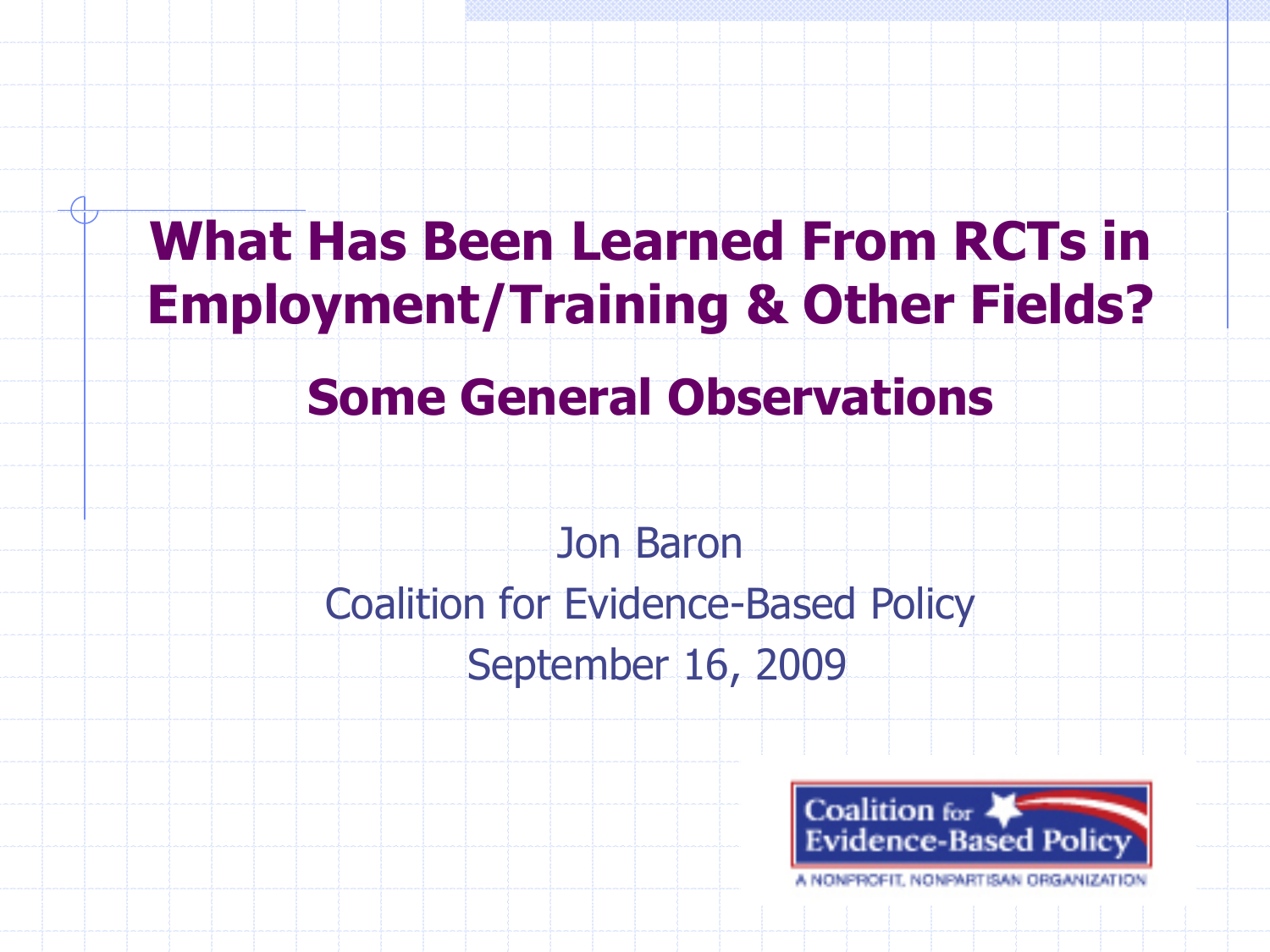# Coalition for Evidence-Based Policy<br>A nonprofit, nonpartisan organization.

- 
- **Mission: To increase government effectiveness** through rigorous evidence about "what works."
- $\triangleq$  Independent assessment found: Coalition has been "instrumental" in advancing evidence-based reforms.
- program models thus serves as an objective, ◆ Coalition has no affiliation with any programs or independent resource on evidence-based programs.
	- Funded independently, by MacArthur, WT Grant, and Clark Foundations.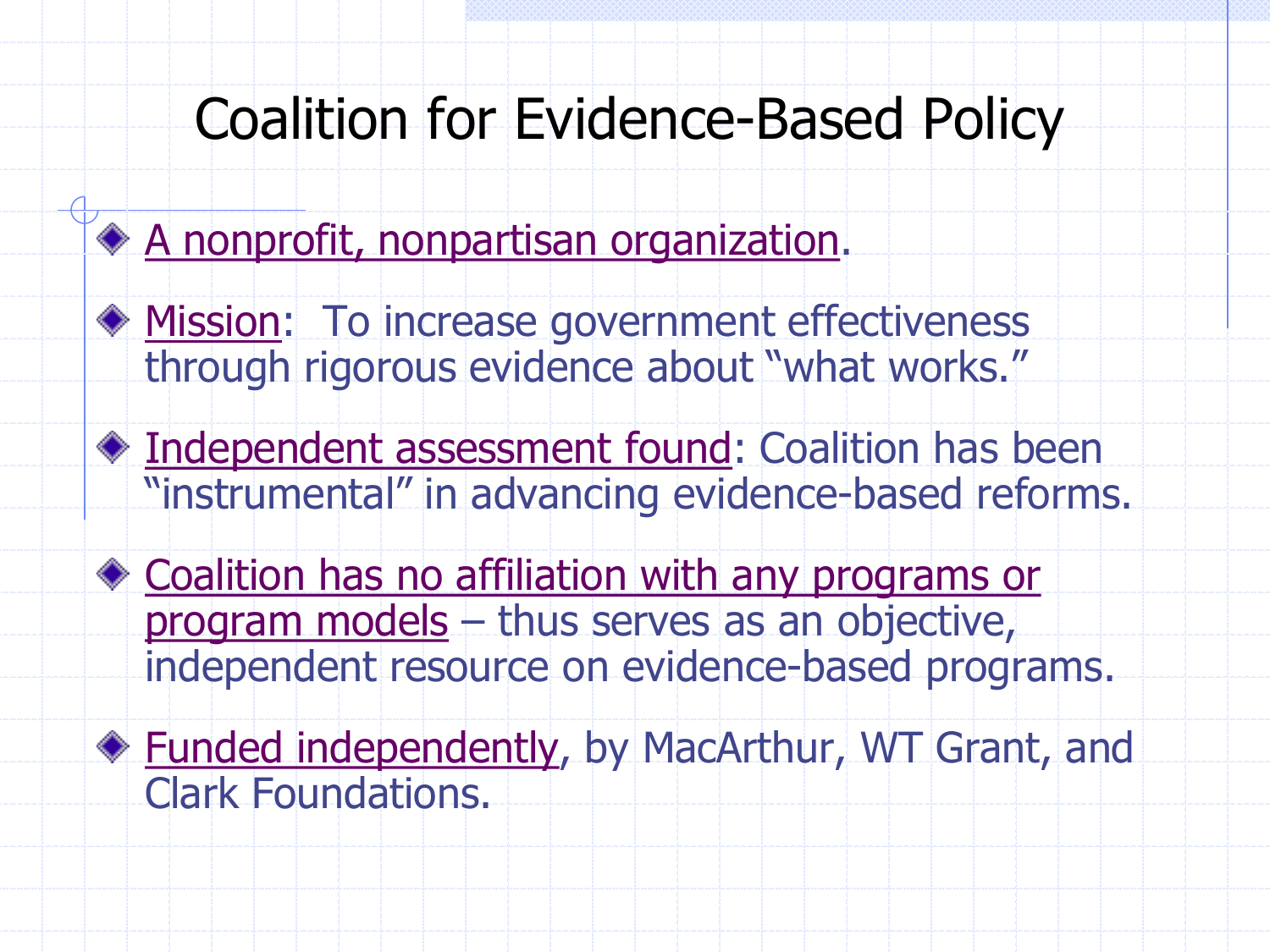## Coalition's Board of Advisors

 **Robert Boruch** - Co-Chair, **David Ellwood** - Dean, Harvard's **Robert Hoyt** – Founder, Jennison Campbell Collaboration **Jonathan Crane** – fmr Sr Policy Advisor to Vice President JFK School **Judith Gueron** – fmr President, MDRC **Ron Haskins** – fmr Sr Advisor to President for Welfare Policy **Associates Blair Hull** – Founder, Hull Trading Co **David Kessler** – fmr FDA **Commissioner** 

**Jerry Lee** – President, Jerry Lee Foundation

**Dan Levy** – Faculty Chair of MPA Programs, Harvard's JFK School

**Diane Ravitch** – fmr Asst Secretary of Education

**Howard Rolston** – fmr Director of Research, HHS/ACF

**Isabel Sawhill** – fmr Associate Director of OMB

**Martin Seligman** – fmr President, American Psychological Assn

**Robert Solow** – Nobel Laureate in Economics, MIT

**Nicholas Zill** – Vice-President, **Westat**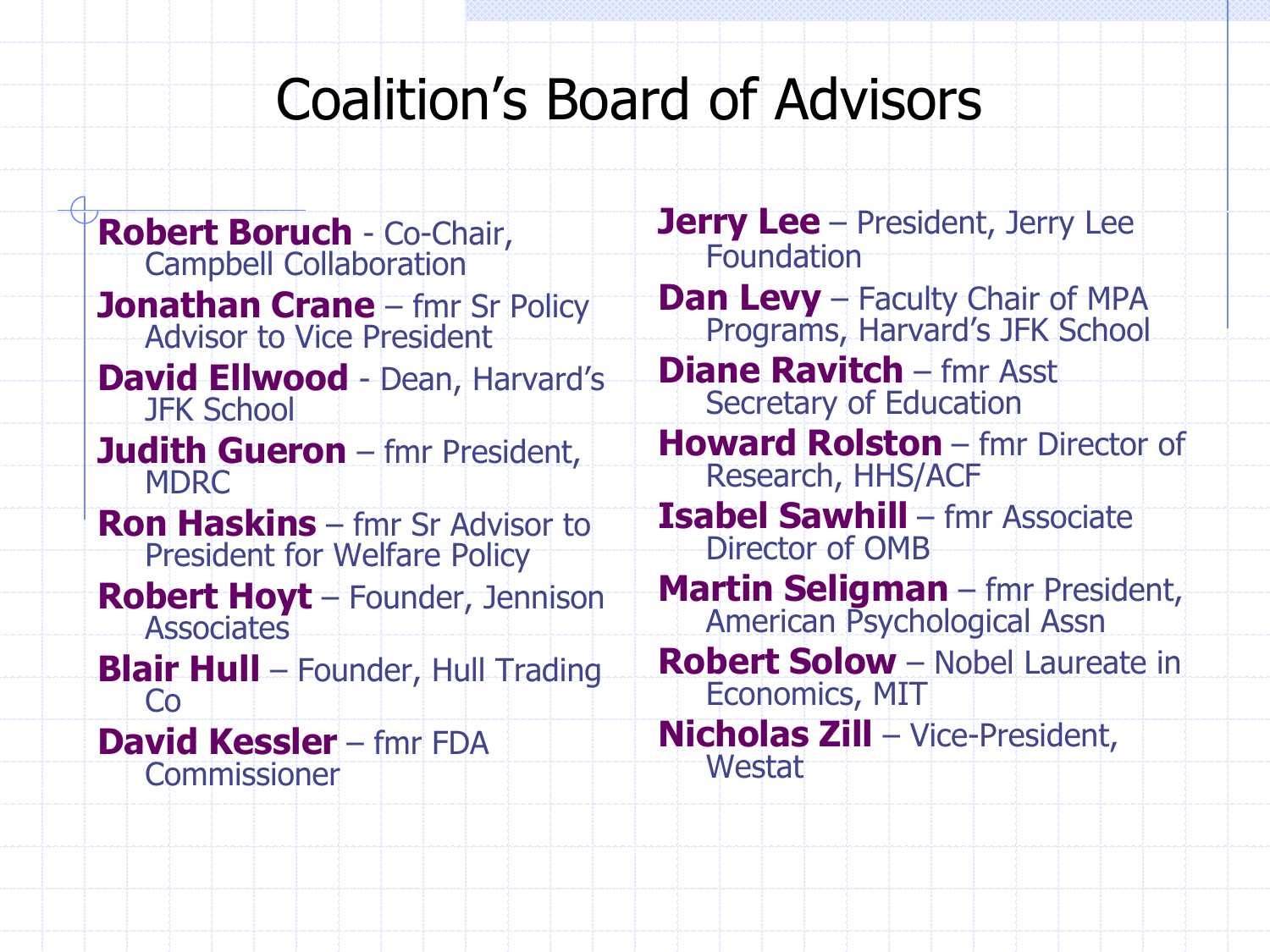1. RCTs have identified a few highlyeffective interventions:



**Career Academies** in high-poverty schools, provide smaller learning environment with a career theme and partnership with local employers

 At 11-12 year follow-up, produced a sustained increase in earnings of \$2200 per year.

 **Riverside GAIN Program** (to move welfare recipients quickly into workforce through short-term job search & training)

 At 5-year follow-up, increased single-parent employment & earnings by  $\sim$ 40%.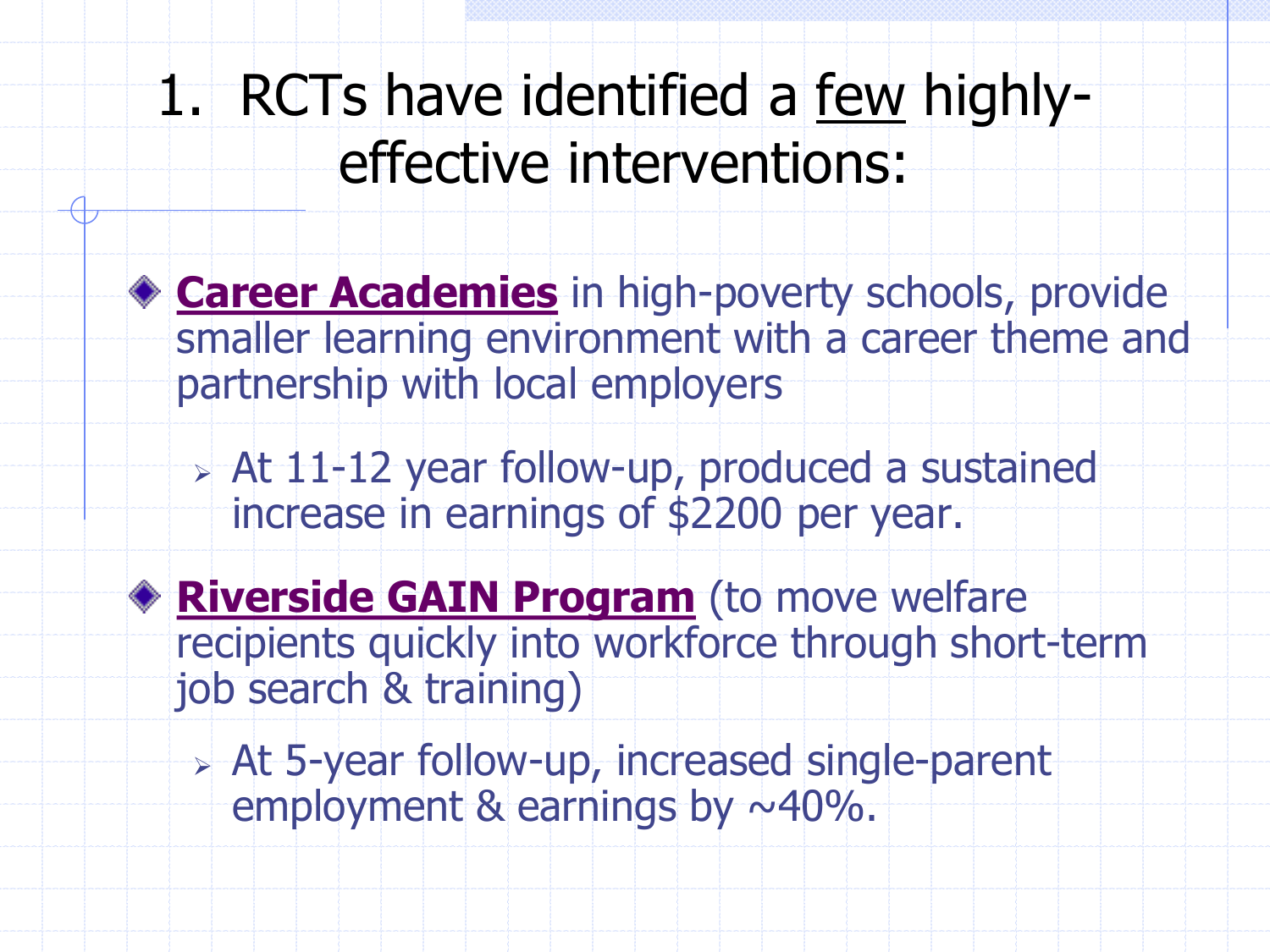## 2. RCTs have found that much of conventional wisdom about "what works" is wrong

## Specifically:

- Much of what is thought to work probably does not, or has weak effects.
- Findings of true effectiveness exist, but tend to be the exception.
- This pattern occurs in many different fields (e.g., medicine, psychology, social policy).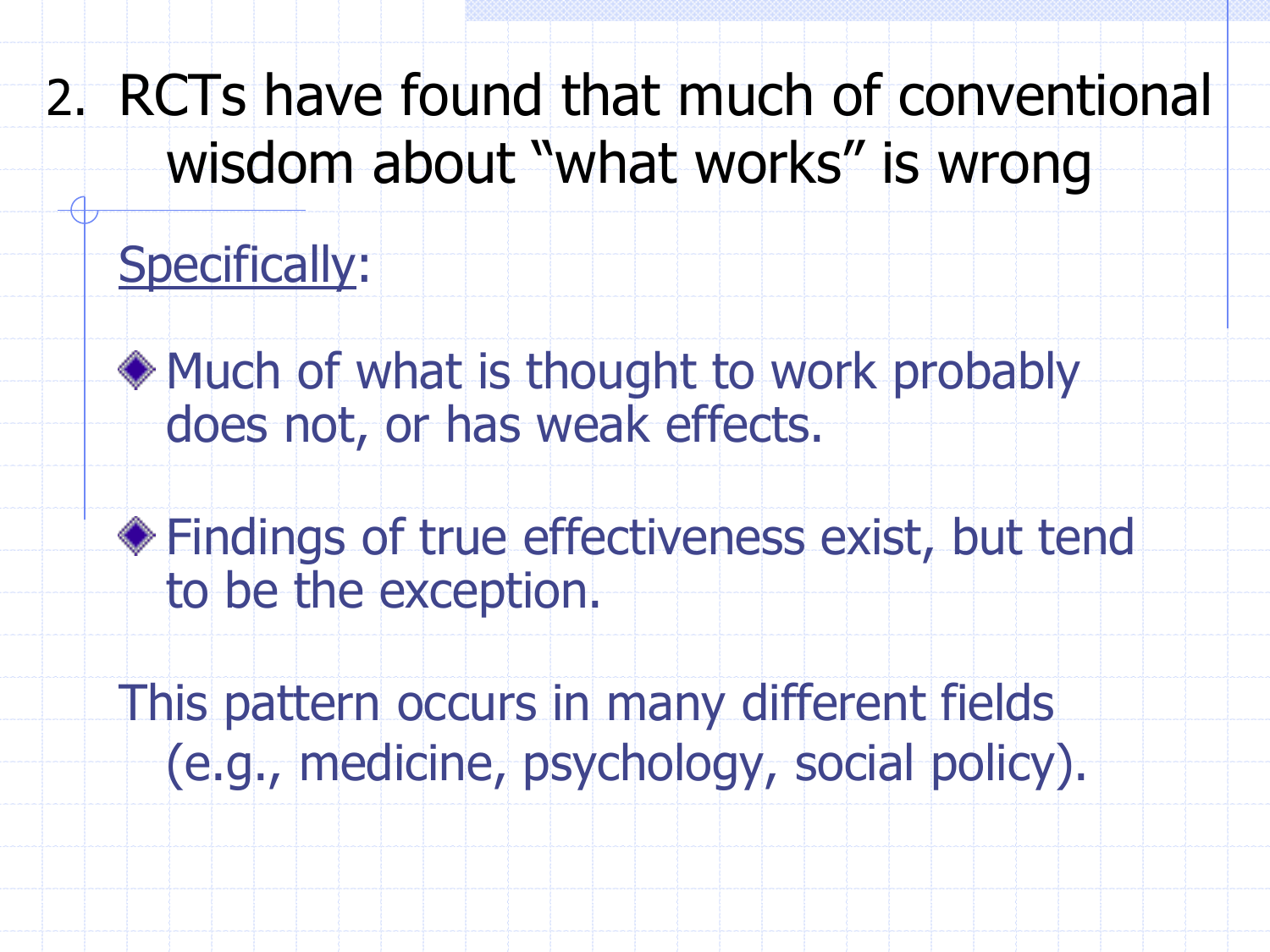Examples of medical wisdom overturned by wellconducted randomized controlled trials

- $\triangle$  Intensive efforts to lower blood sugar of type II diabetics (no effect or adverse effect on risk of death)
- Hormone replacement therapy for post-menopausal women (increases stroke & heart disease)
- Dietary fiber to prevent colon cancer (shown ineffective)
- ◆ Stents to open clogged arteries (shown no better than drugs for most heart patients).
- Beta-blockers administered shortly after a heart attack (does not save lives).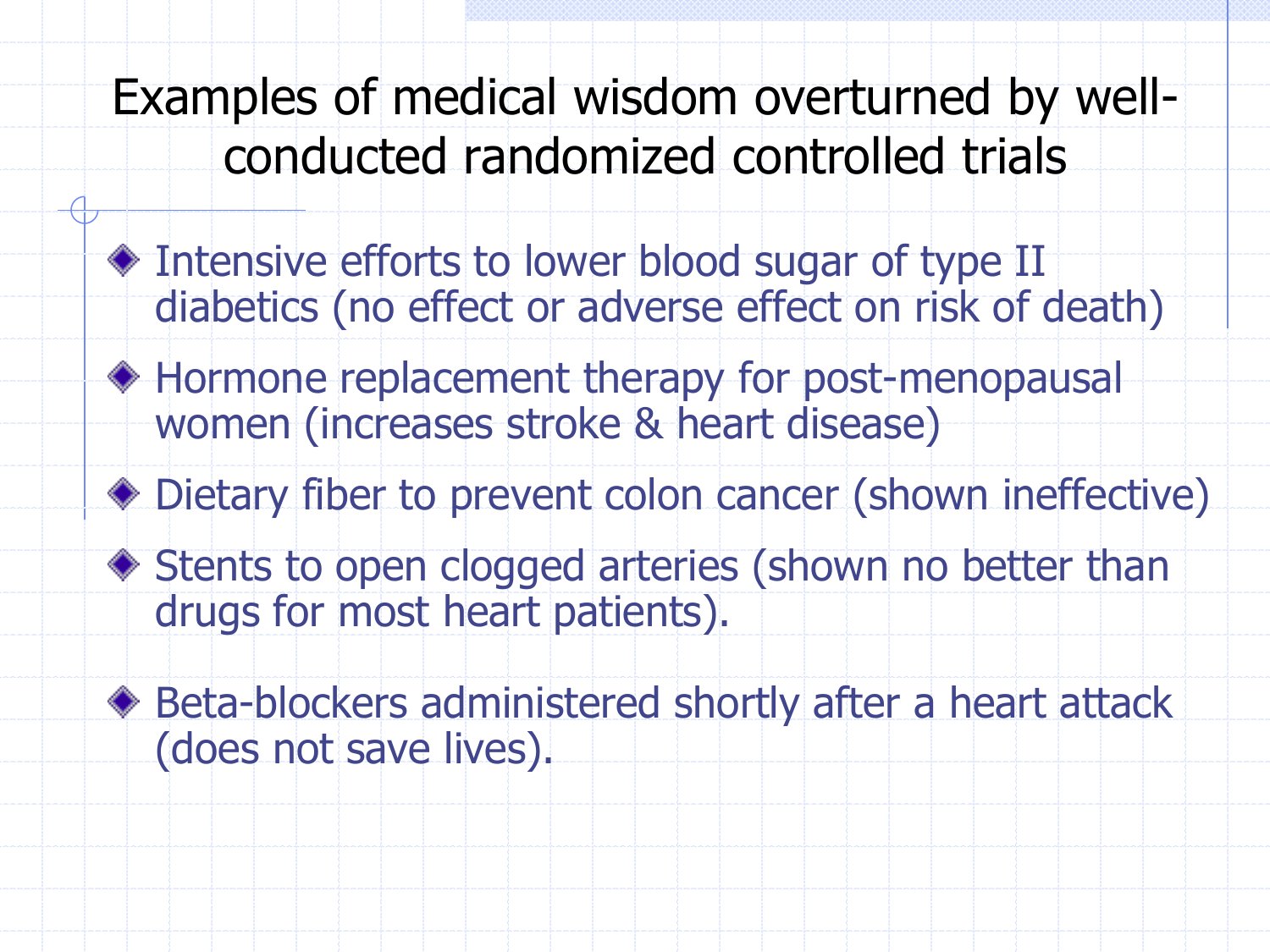## Examples from medicine, continued

- Having babies sleep on their stomachs (increases risk of SIDS)
- Beta-carotene and vitamin E supplements ("anti- oxidants") to prevent cancer (ineffective or harmful)
- Oxygen-rich environment for premature infants (increases risk of blindness)
- ◆ Recent promising AIDS vaccines (found to double risk of AIDS infection)
- Bone marrow transplants for women with advanced breast cancer (ineffective)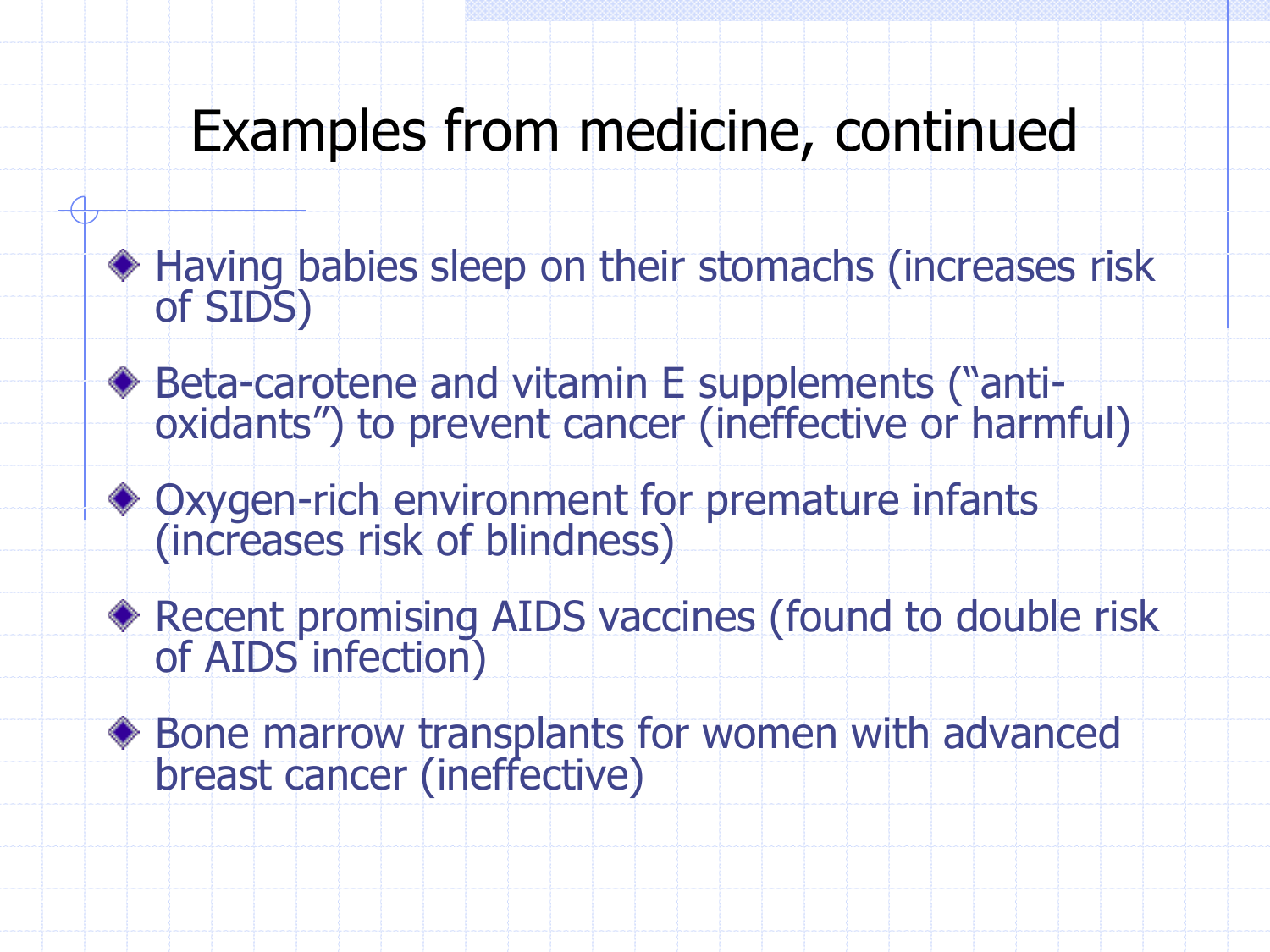## Examples from medicine, continued

Head of AIDS Vaccine Advocacy Coalition, commenting on AIDS vaccine failure:

"This is … an important milestone in many respects. This is the way products get<br>developed. Lots of things don't work, and we're on the road to finding something that does."

-- Mitchell Warren, July 2008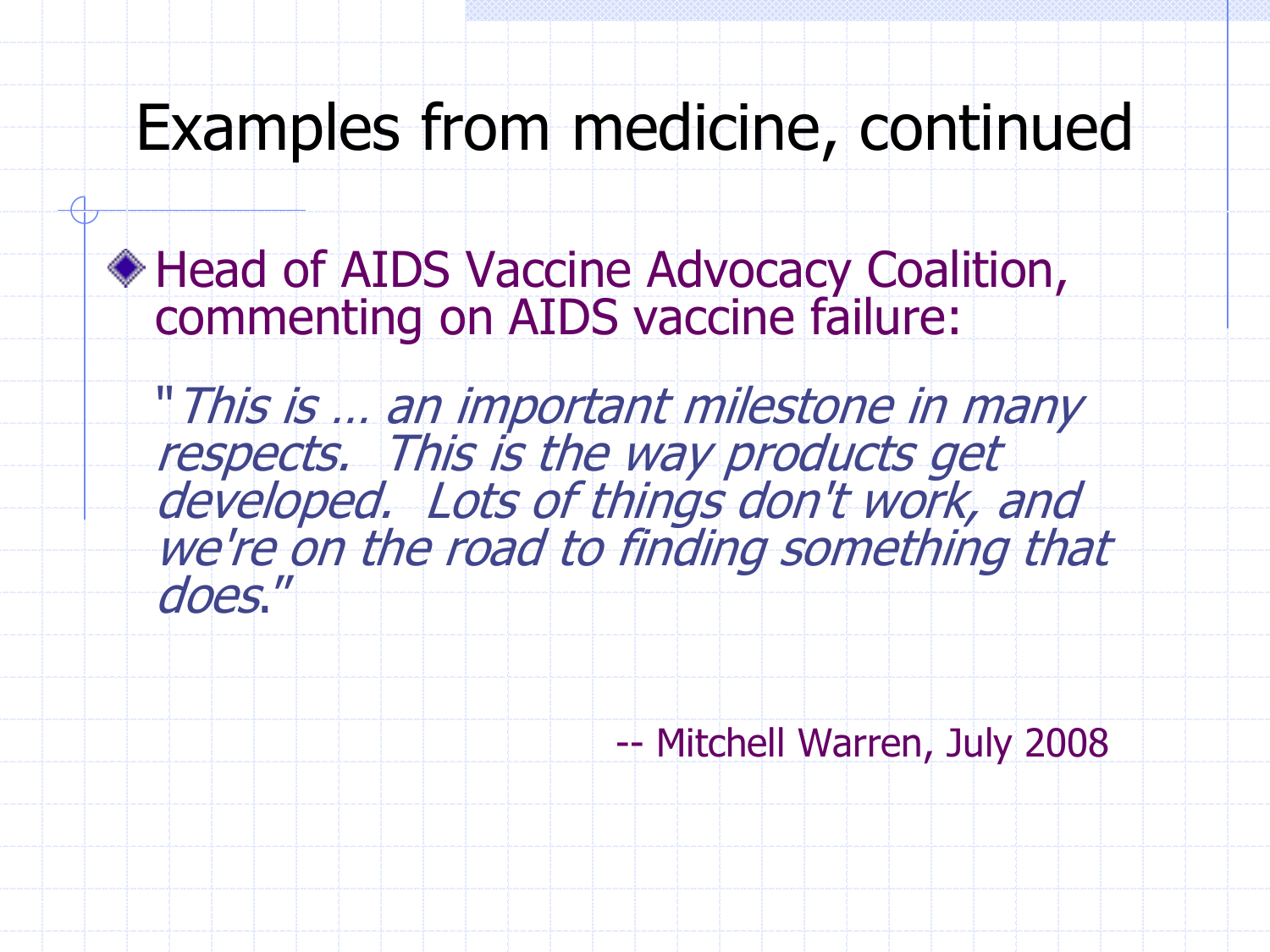Same pattern occurs in social policy – no effects (or adverse effects): Examples or randomized trials showing weak or

**DOL's "New Chance" Demonstration Program**, for teenage welfare mothers and their children.

**Even Start family literacy program** for lowincome families.

**Many home visitation programs** (e.g., HHS Comprehensive Child Development Program).

**21st Century Community Learning Centers --** after-school activities in high-poverty schools.

**NYC Vouchers for disadvantaged youth** (K-4) for private school.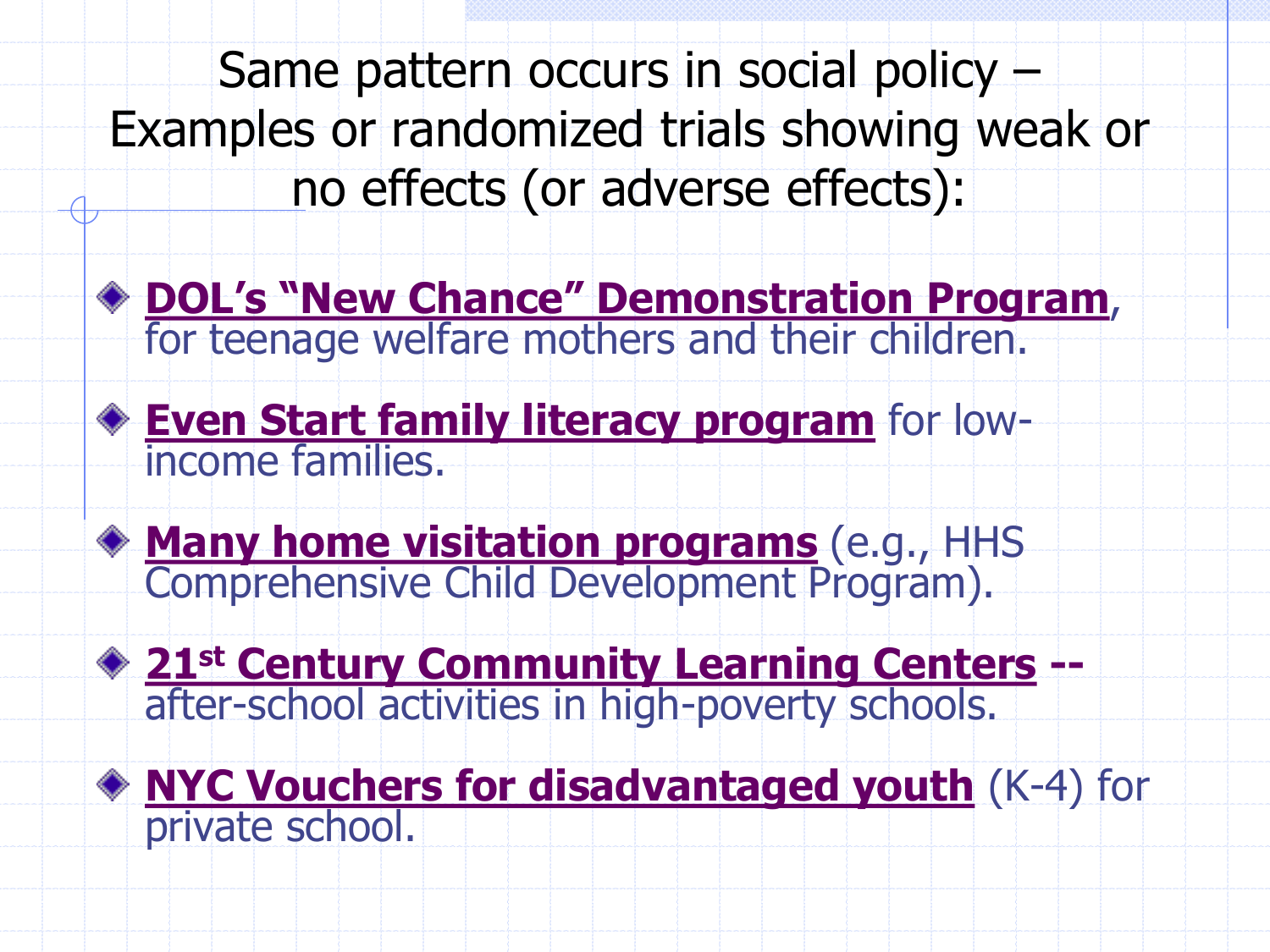### Illustrative examples, continued:





 **Drug Abuse Resistance Education (DARE) –**  School-based substance-abuse prevention

**Many other Substance-Abuse Prevention programs** (e.g., Project Alert)

**Job Corps** (academic & vocational training for disadvantaged youth age 16-24).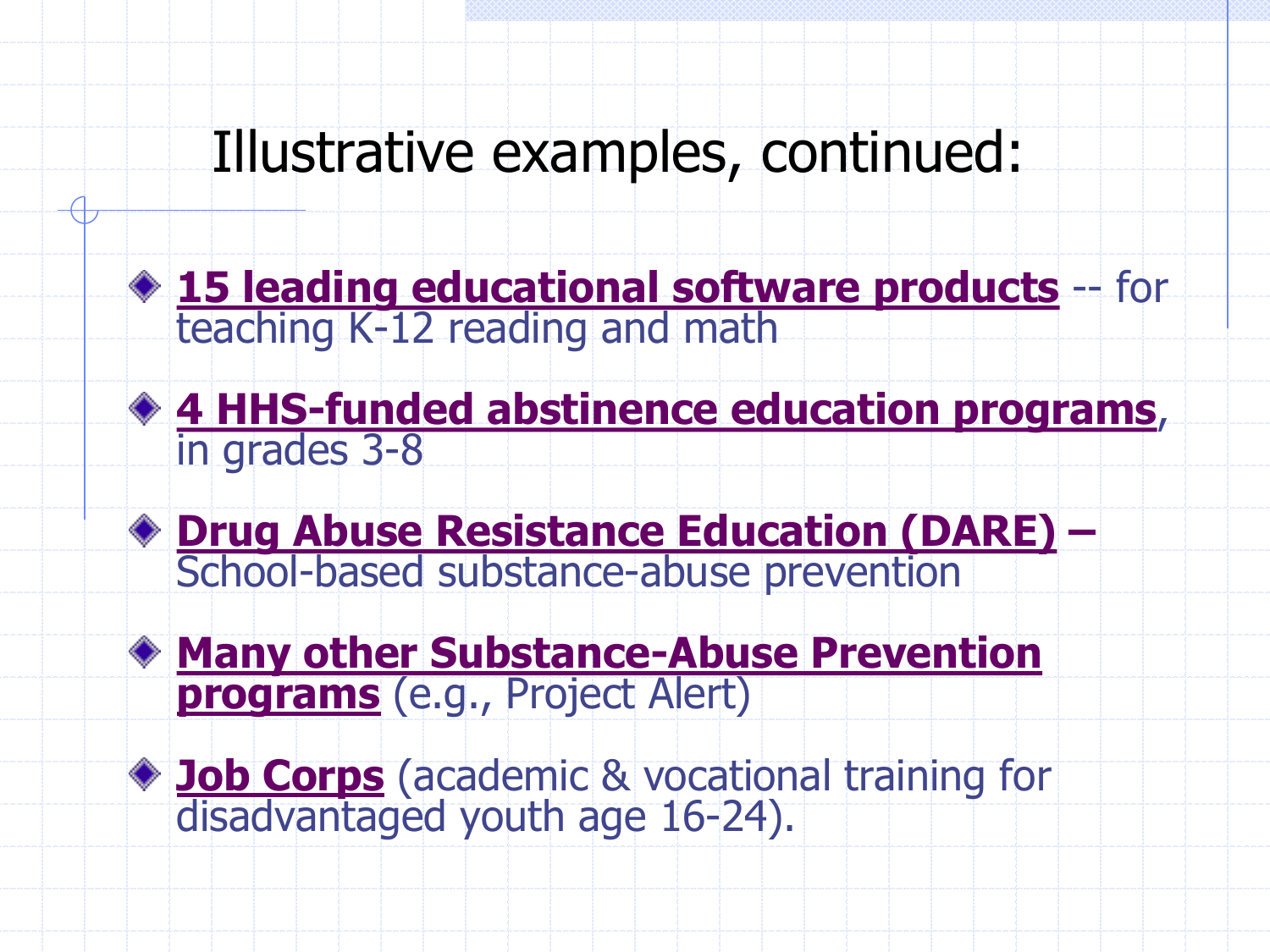## Illustrative examples, continued:

- **Summer Training & Employment Program** (summer jobs & academic classes to 14-15 yr olds).
- **Job Training Partnership Act** (workforce training for adults and youth). Randomized evaluation of 16 sites that volunteered for the study.
- **Upward Bound** (provides instruction, tutoring, counseling starting 9-10 grade).
- **ED's dropout prevention programs** (middle and high school).
- **A Widely-Used Teacher Professional Development Program ("LETRS")**, incorporating key elements of scientifically-based reading research.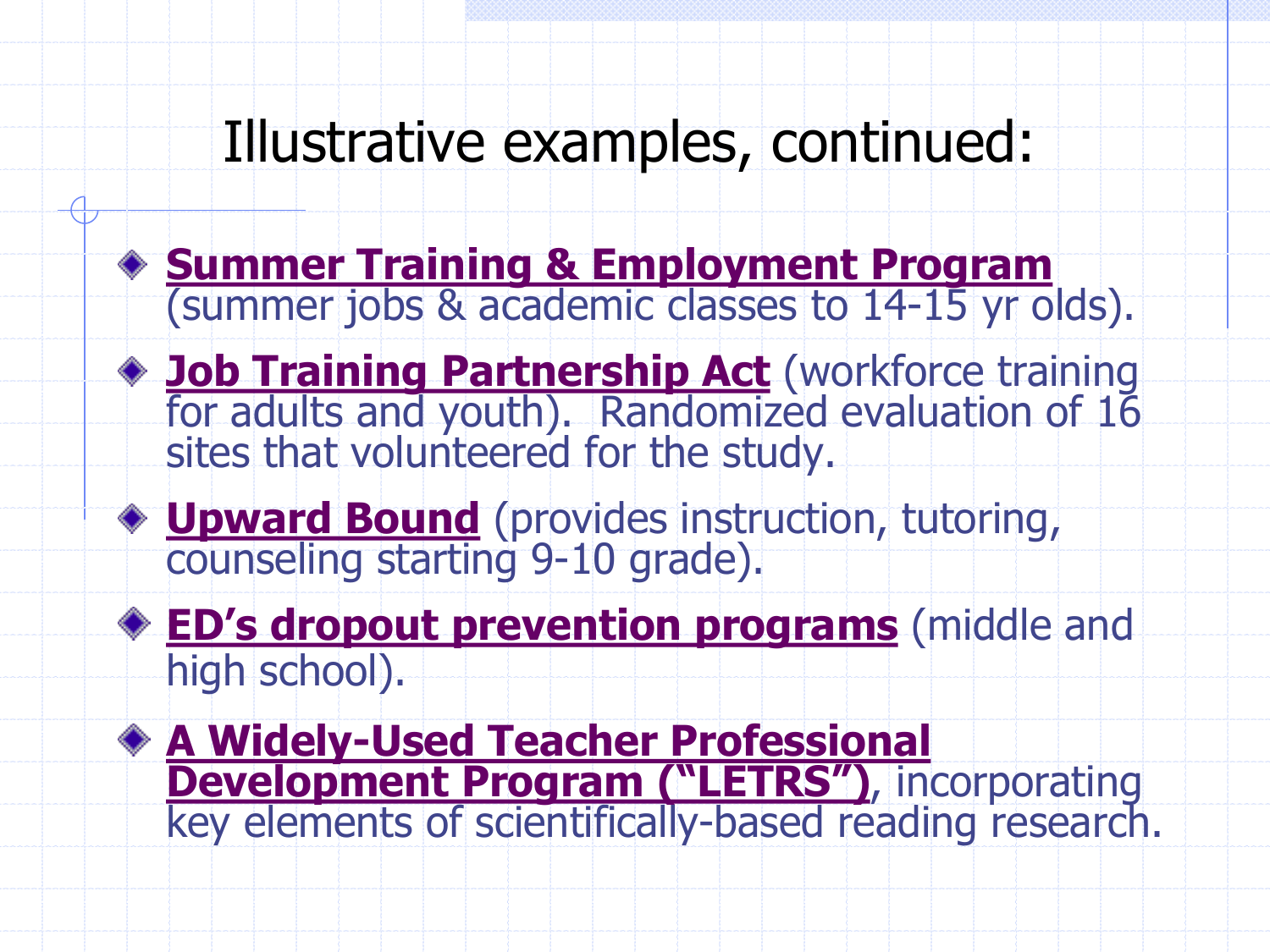## Illustrative examples, continued:



#### **DOL Quantum Opportunity Program** (intensive youth development incl mentoring, tutoring)

**Center for Employment Training replication**  (training in work-like setting for out-of-school youth)

◆ **Scared Straight** (brings delinquent youth into prison for rap sessions with prisoners)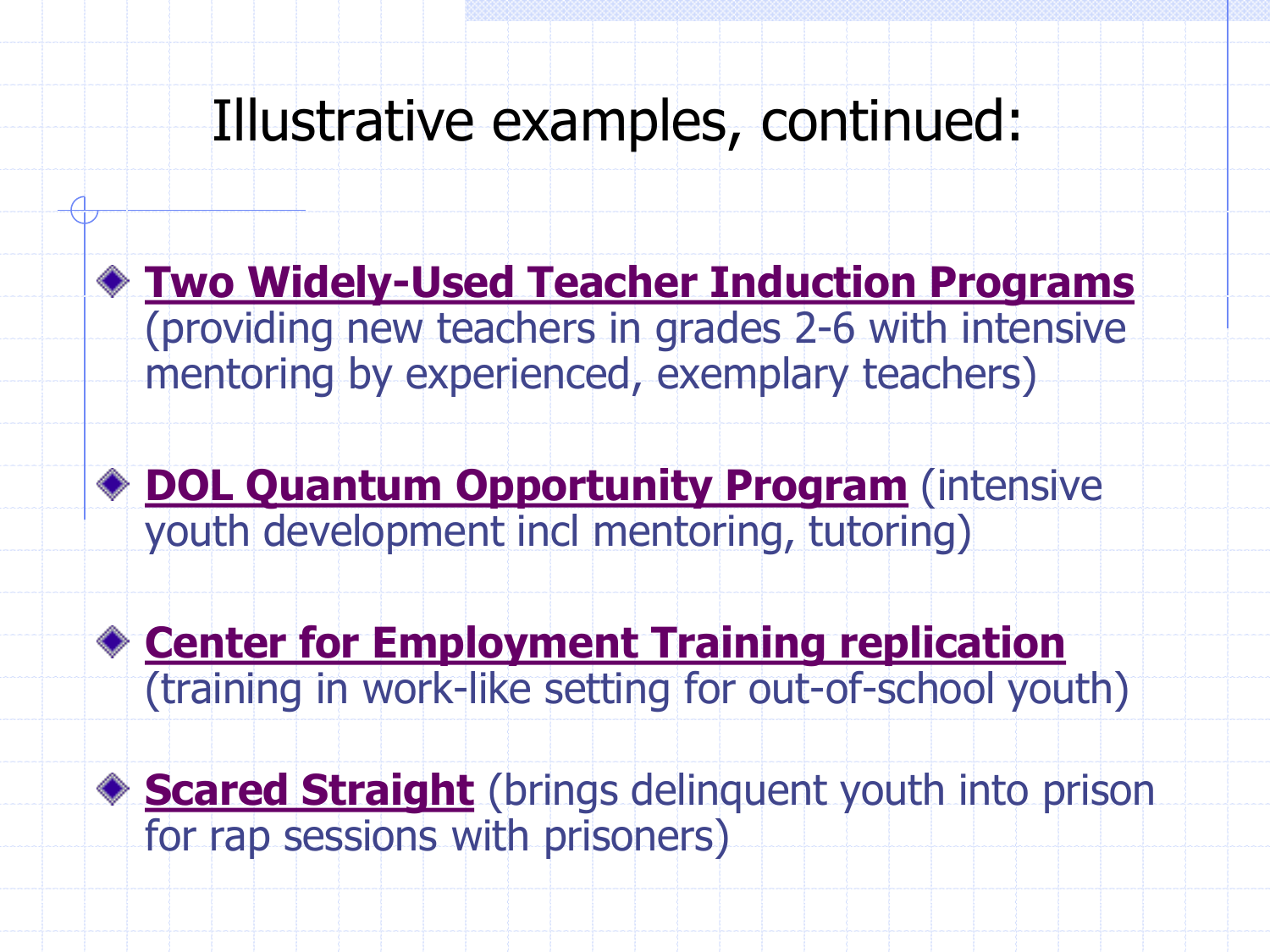#### Suggestions on Strategy for Using RCTs

- 1. Focus RCTs on most promising interventions (as opposed to evaluating everything).
- stage development vs. scale-up of mature intervention). 2. Make sure the type of evaluation is appropriate for the stage of an intervention's development (e.g., early-
- done at modest cost (e.g., \$50,000). stage development vs. scale-up of mature intervention). 3. Recognize that well-conducted RCTs can sometimes be